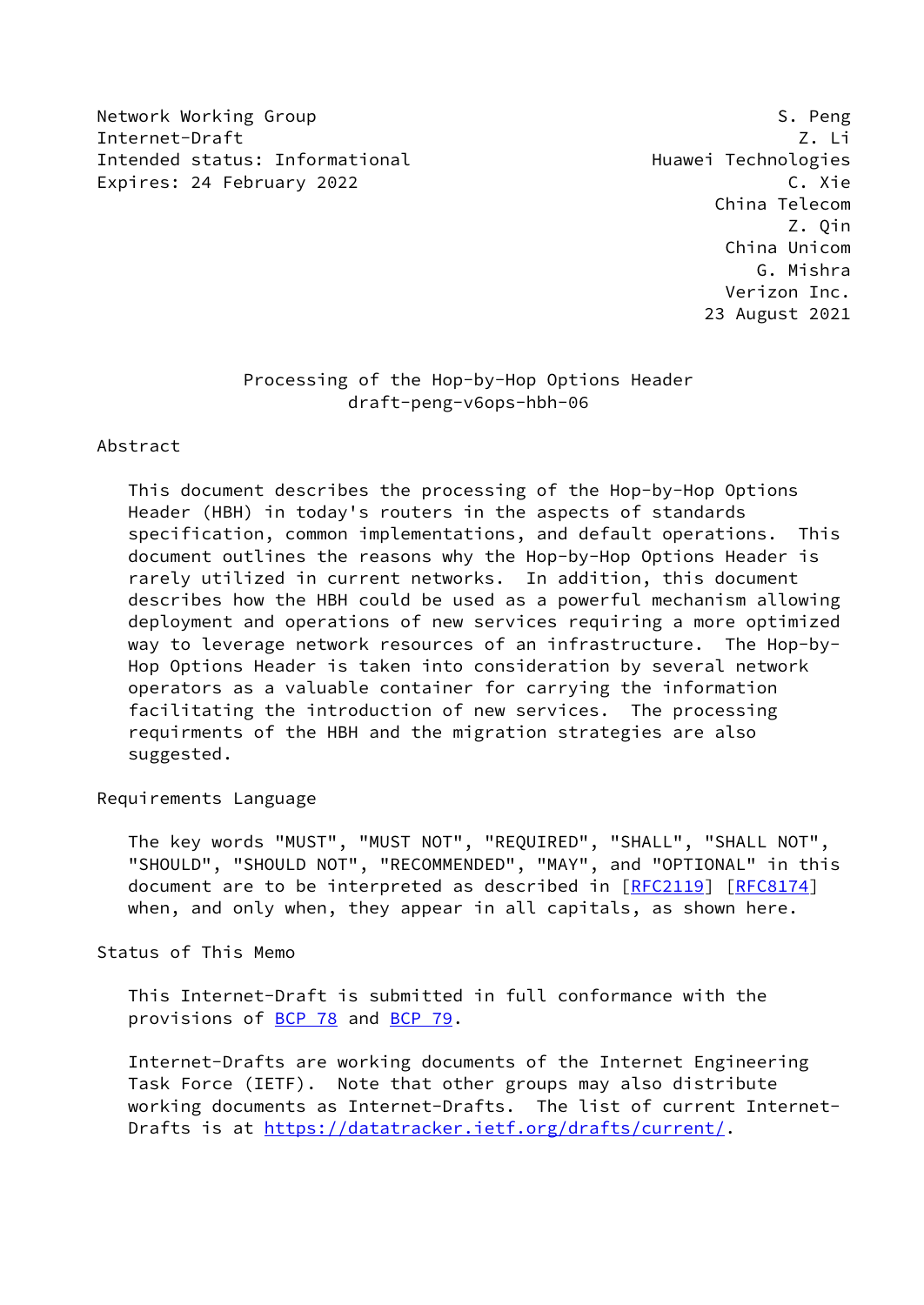## Internet-Draft Processing HBH Opt Hdr August 2021

 Internet-Drafts are draft documents valid for a maximum of six months and may be updated, replaced, or obsoleted by other documents at any time. It is inappropriate to use Internet-Drafts as reference material or to cite them other than as "work in progress."

This Internet-Draft will expire on 24 February 2022.

Copyright Notice

 Copyright (c) 2021 IETF Trust and the persons identified as the document authors. All rights reserved.

This document is subject to **[BCP 78](https://datatracker.ietf.org/doc/pdf/bcp78)** and the IETF Trust's Legal Provisions Relating to IETF Documents ([https://trustee.ietf.org/](https://trustee.ietf.org/license-info) [license-info](https://trustee.ietf.org/license-info)) in effect on the date of publication of this document. Please review these documents carefully, as they describe your rights and restrictions with respect to this document. Code Components extracted from this document must include Simplified BSD License text as described in Section 4.e of the [Trust Legal Provisions](https://trustee.ietf.org/license-info) and are provided without warranty as described in the Simplified BSD License.

Table of Contents

|                                                                                                                                                                                                                                                                                                                                                                                                                                                                                  | $\overline{3}$ |
|----------------------------------------------------------------------------------------------------------------------------------------------------------------------------------------------------------------------------------------------------------------------------------------------------------------------------------------------------------------------------------------------------------------------------------------------------------------------------------|----------------|
| Modern Router Architecture<br>2.                                                                                                                                                                                                                                                                                                                                                                                                                                                 | $\overline{4}$ |
| Specification of RFC 8200<br>3.                                                                                                                                                                                                                                                                                                                                                                                                                                                  | $\overline{1}$ |
| 4.                                                                                                                                                                                                                                                                                                                                                                                                                                                                               | 8              |
| 4.1.                                                                                                                                                                                                                                                                                                                                                                                                                                                                             | 9              |
|                                                                                                                                                                                                                                                                                                                                                                                                                                                                                  | 9              |
| Operators' Typical Processing<br>5.                                                                                                                                                                                                                                                                                                                                                                                                                                              | <u>୍ର</u>      |
| 6.                                                                                                                                                                                                                                                                                                                                                                                                                                                                               | 10             |
| 7.                                                                                                                                                                                                                                                                                                                                                                                                                                                                               | 10             |
| 8.                                                                                                                                                                                                                                                                                                                                                                                                                                                                               | 11             |
| 9.                                                                                                                                                                                                                                                                                                                                                                                                                                                                               | 12             |
| 10.                                                                                                                                                                                                                                                                                                                                                                                                                                                                              | 12             |
|                                                                                                                                                                                                                                                                                                                                                                                                                                                                                  | 12             |
|                                                                                                                                                                                                                                                                                                                                                                                                                                                                                  | 12             |
| Normative References<br>12.1.                                                                                                                                                                                                                                                                                                                                                                                                                                                    | 12             |
| Informative References<br>12.2.                                                                                                                                                                                                                                                                                                                                                                                                                                                  | 13             |
| Authors' Addresses<br>$\mathbf{r} = \mathbf{r} \cdot \mathbf{r} + \mathbf{r} \cdot \mathbf{r} + \mathbf{r} \cdot \mathbf{r} + \mathbf{r} \cdot \mathbf{r} + \mathbf{r} \cdot \mathbf{r} + \mathbf{r} \cdot \mathbf{r} + \mathbf{r} \cdot \mathbf{r} + \mathbf{r} \cdot \mathbf{r} + \mathbf{r} \cdot \mathbf{r} + \mathbf{r} \cdot \mathbf{r} + \mathbf{r} \cdot \mathbf{r} + \mathbf{r} \cdot \mathbf{r} + \mathbf{r} \cdot \mathbf{r} + \mathbf{r} \cdot \mathbf{r} + \mathbf$ | 14             |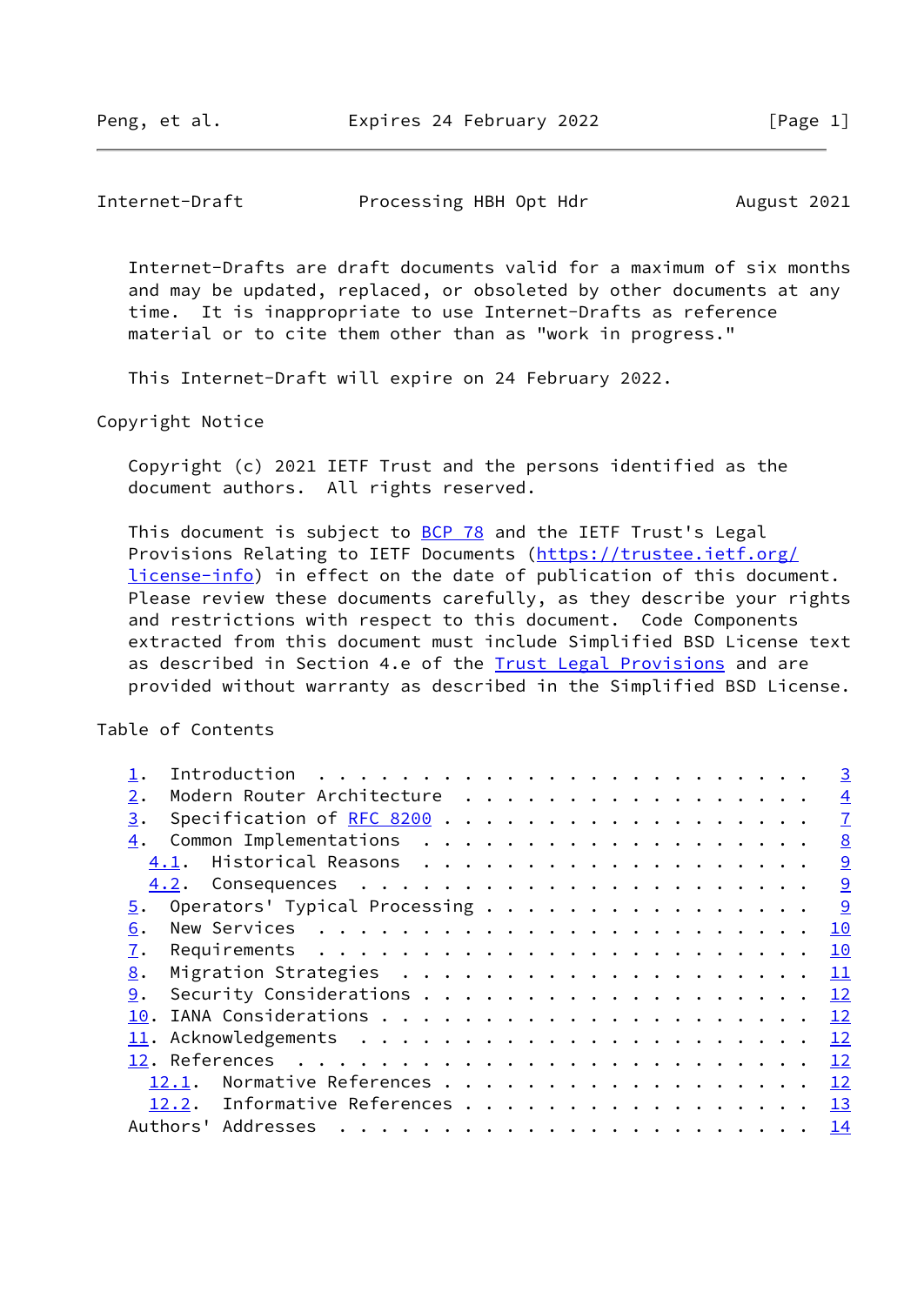Peng, et al. **Expires 24 February 2022** [Page 2]

<span id="page-2-1"></span>Internet-Draft Processing HBH Opt Hdr August 2021

### <span id="page-2-0"></span>[1](#page-2-0). Introduction

 Due to historical reasons, such as incapable ASICs, limited IPv6 deployments, and few service requirements, the most common Hop-by-Hop Options header (HBH) processing implementation is that the node sends the IPv6 packets with the Hop-by-Hop Options header to the control plane of the node. The option type of each option carried within the Hop-by-Hop Options header will not even be examined before the packet is sent to the control plane. Very often, such processing behavior is the default configuration or, even worse, is the only behavior of the ipv6 implementation of the node.

 Such default processing behavior of the Hop-by-Hop Options header could result in various unpleasant effects such as a risk of Denial of Service (DoS) attack on the router control plane and inconsistent packet drops due to rate limiting on the interface between the router control plane and forwarding plane, which will impact the normal end to-end IP forwarding of the network services.

This actually introduced a circular problem:

-> An implementation problem caused HBH to become a DoS vector.

 -> Because HBH is a DoS vector, network operators deployed ACLs that discard packets containing HBH.

 -> Because network operators deployed ACLs that discard packets containing HBH, network designers stopped defining new HBH Options.

 -> Because network designers stopped defining new HBH Options, the community was not motivated to fix the implementation problem that cause HBH to become a DoS vector.

 The purpose of this draft is to break the cycle described above, fixing the problem that caused HBH not actually being utilized in operators' networks so to allow a better leverage of the HBH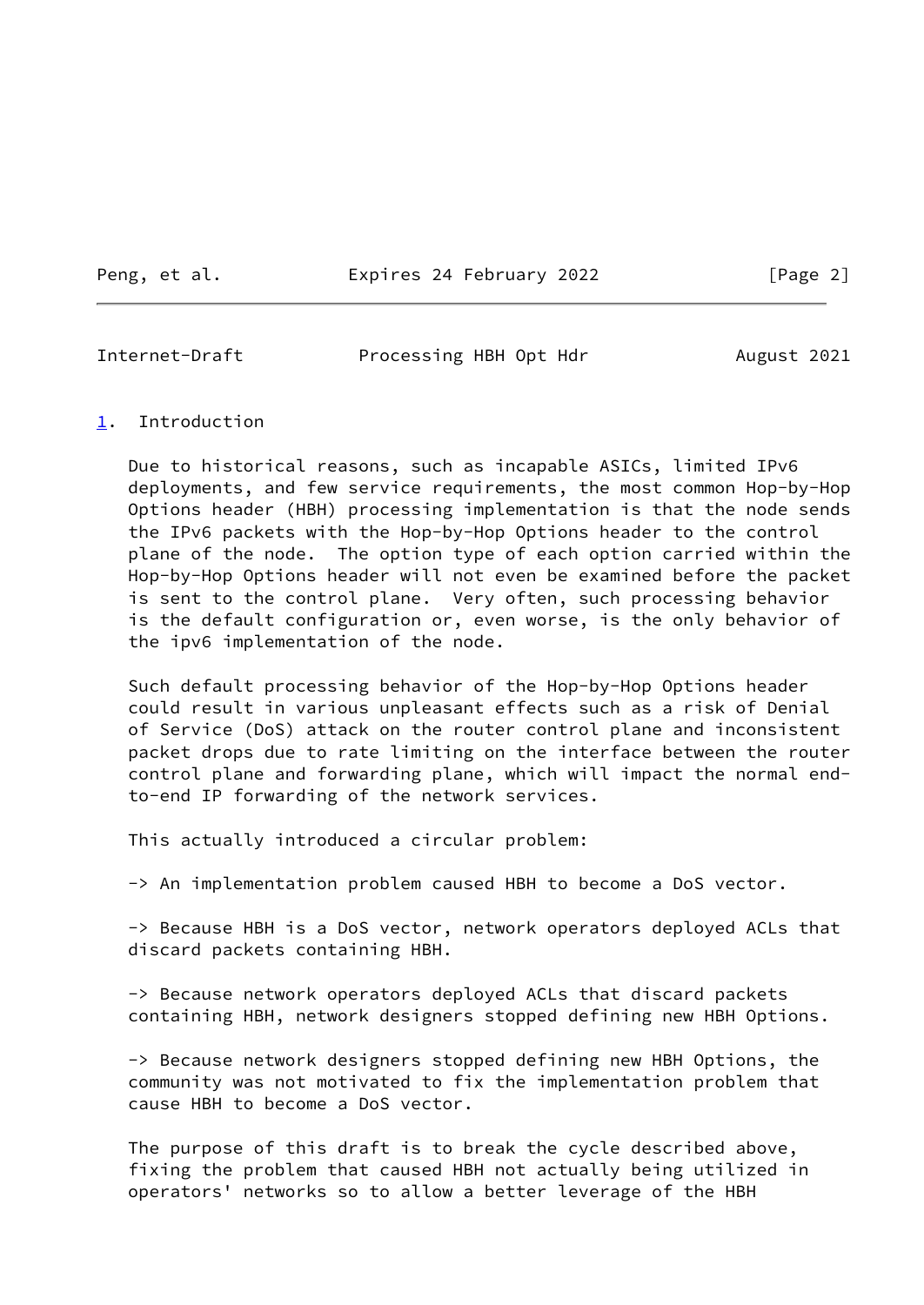capability.

 Driven by the wide deployments of IPv6 and ever-emerging new services, the Hop-by-Hop Options Header is taken as a valuable container for carrying the information to facilitate these new services.

 This document suggests the desired processing behavior and the migration strategies towards it.

| Peng, et al. | Expires 24 February 2022 | [Page 3] |
|--------------|--------------------------|----------|
|--------------|--------------------------|----------|

<span id="page-3-1"></span>Internet-Draft Processing HBH Opt Hdr August 2021

<span id="page-3-0"></span>[2](#page-3-0). Modern Router Architecture

 Modern router architecture design maintains a strict separation of the router control plane and its forwarding plane [[RFC6192](https://datatracker.ietf.org/doc/pdf/rfc6192)], as shown in Figure 1. Either the control plane or the forwarding plane is composed of both software and hardware, but each plane is responsible for different functions.



Figure 1. Modern Router Architecture

 The router control plane supports routing and management functions, handling packets destined to the device as well as building and sending packets originated locally on the device, and also drives the programming of the forwarding plane. The router control plane is generally realized in software on general-purpose processors, and its hardware is usually not optimized for high-speed packet handling. Because of the wide range of functionality, it is more susceptible to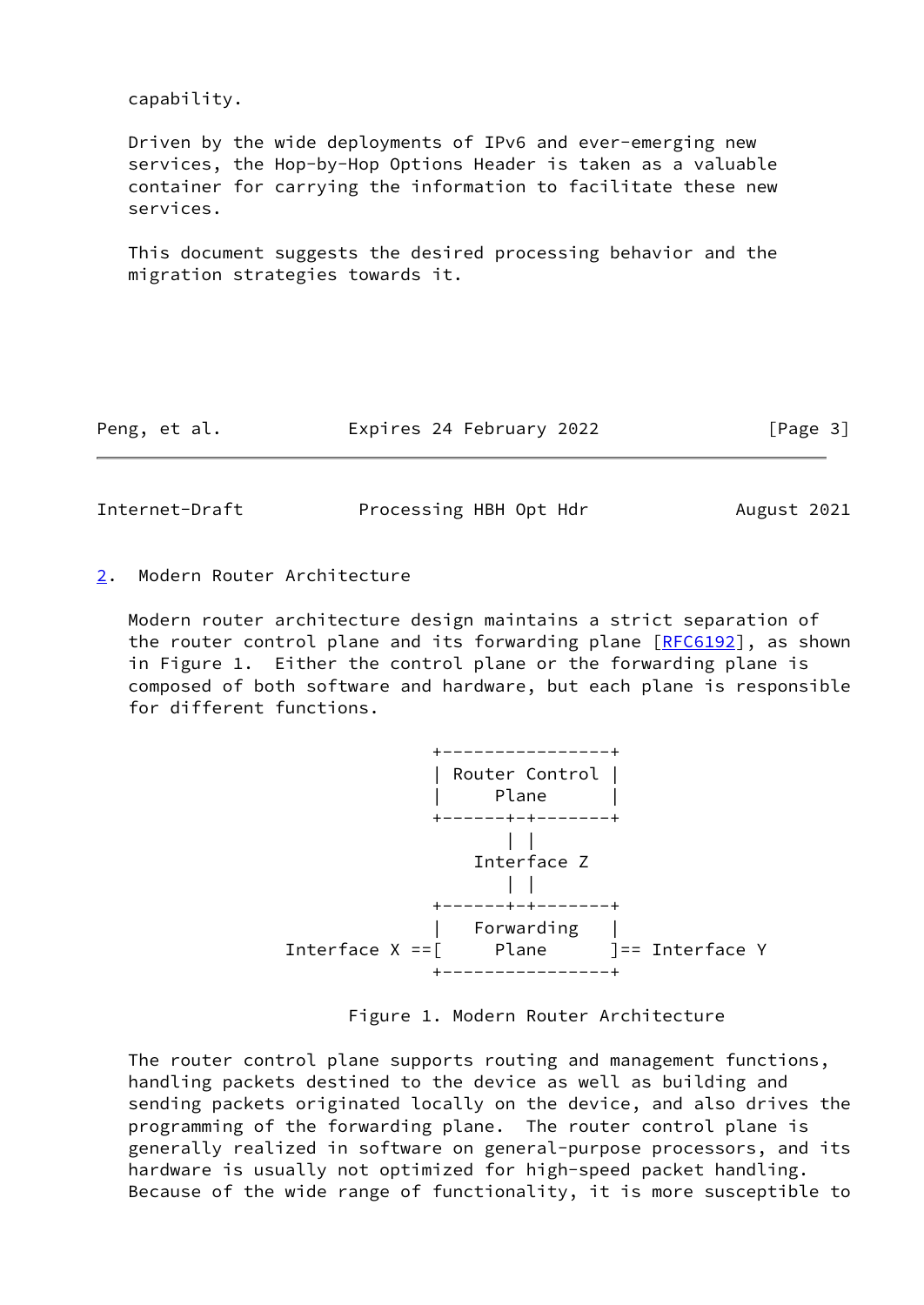security vulnerabilities and a more likely a target for a DoS attack.

 The forwarding plane is typically responsible for receiving a packet on an incoming interface, performing a lookup to identify the packet's next hop and determine the outgoing interface towards the destination, and forwarding the packet out through the appropriate outgoing interface. Typically, forwarding plane functionality is realized in high-performance Application Specific Integrated Circuits (ASICs) or Network Processors (NPs) that are capable of handling very high packet rates.

Peng, et al. **Expires 24 February 2022** [Page 4]

Internet-Draft Processing HBH Opt Hdr August 2021

 The router control plane interfaces with its forwarding plane through the Interface Z, as shown in the Figure 1, and the forwarding plane connects to other network devices via Interfaces such as X and Y. Since the router control plane is vulnerable to the DoS attack, usually a traffic filtering mechanism is implemented on Interface Z in order to block unwanted traffic. In order to protect the router control plane, a rate-limiting mechanism is always implemented on this interface. However, such rate limiting mechanism will always cause inconsistent packet drops, which will impact the normal IP forwarding.

 Semiconductor chip technology has advanced significantly in the last decade, and as such the widely used network processing and forwarding process can now not only forward packets at line speed, but also easily support other feature processing such as QoS for DiffServ/ MPLS, Access Control List (ACL), Firewall, and Deep Packet Inspection (DPI).

 A Network Processing Unit (NPU) is a non-ASIC based Integrated Circuit (IC) that is programmable through software. It performs all packet header operations between the physical layer interface and the switching fabric such as packet parsing and forwarding, modification,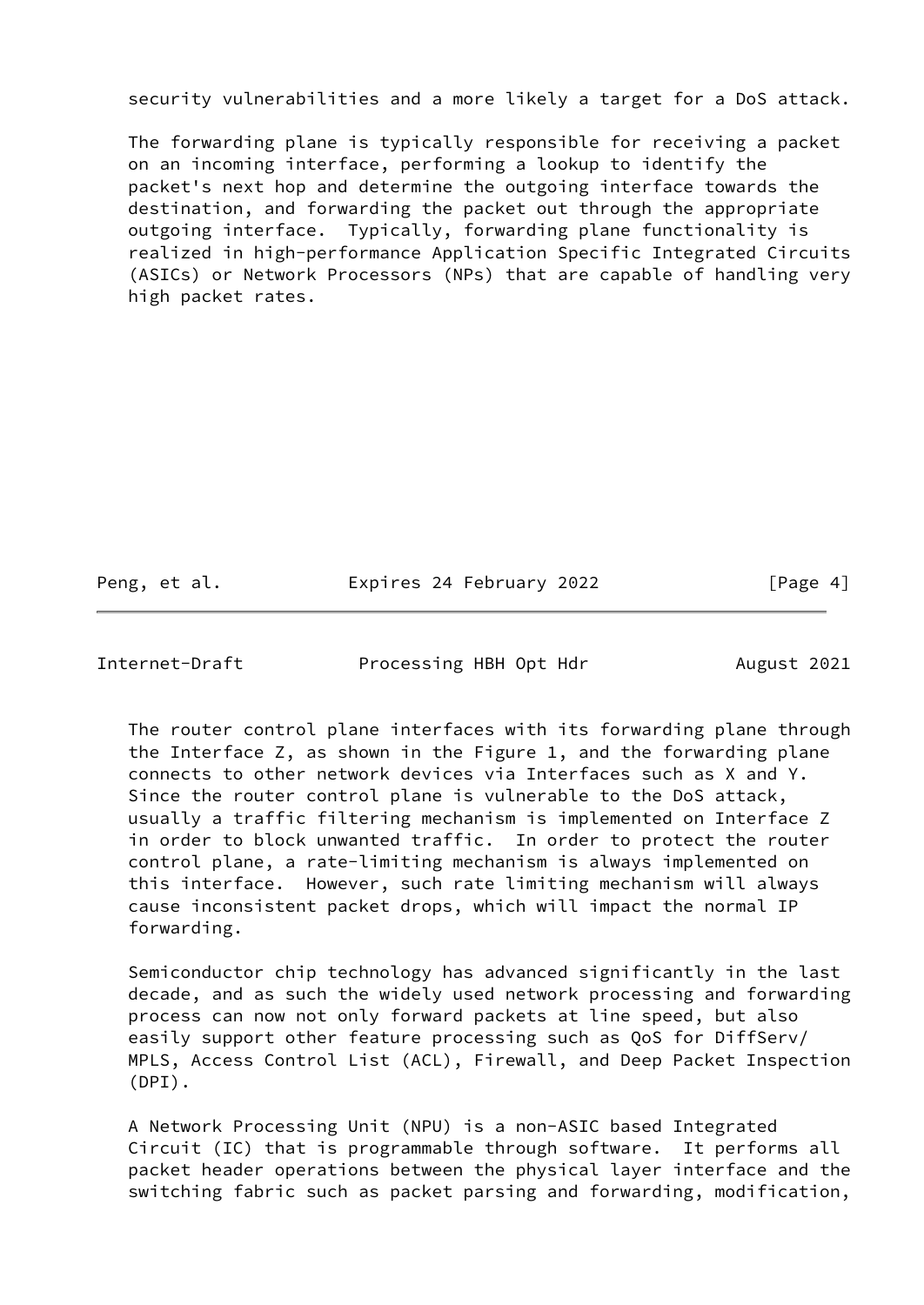and forwarding. Many equipment vendors implement these functions in fixed function ASICs rather than using "off-the-shelf" NPUs, because of proprietary algorithms.

 Classification Co-processor is a specialized processor that can be used to lighten the processing load on an NPU by handling the parsing and classification of incoming packets such as IPv6 extended header HBH options processing. This advancement enables network processors to do the general process to handle simple control messages for traffic management, such as signaling for hardware programming, congestion state report, OAM, etc. Industry trend is for intelligent multi-core CPU hardware using modern NPUs for forwarding packets at line rate while still being able to perform other complex tasks such as HBH forwarding options processing without having to punt to the control plane.

 Many of the packet-processing devices employed in modern switch and router designs are fixed-function ASICs to handle proprietary functions. While these devices can be very efficient for the set of functions they are designed for, they can be very inflexible. There is a tradeoff of price, performance and flexibility when vendors make a choice to use a fixed function ASIC as opposed to NPU. Due to the inflexibility of the fixed function ASIC, tasks that require additional processing such as IPv6 HBH header processing must be punted to the control plane. This problem is still a challenge today and is the reason why operators to protect against control plane DOS

|  | Peng, et al. | Expires 24 February 2022 | [Page 5] |
|--|--------------|--------------------------|----------|
|--|--------------|--------------------------|----------|

Internet-Draft Processing HBH Opt Hdr August 2021

 attack vector must drop or ignore HBH options. As industry shifts to Merchant Silicon based NPU evolution from fixed function ASIC, the gap will continue to close increasing the viability ubiquitous HBH use cases due to now processing in the forwarding plane.

 Most modern routers maintain a strict separation between forwarding plane and control plane hardware. Forwarding plane bandwidth and resources are plentiful, while control plane bandwidth and resources are constrained. In order to protect scarce control plane resources, routers enforce policies that restrict access from the forwarding plane to the control plane. Effective policies address packets containing the HBH Options Extension header, because HBH control options require access from the forwarding plane to the control plane. Many network operators perceive HBH Options to be a breach of the separation between the forwarding and control planes. In this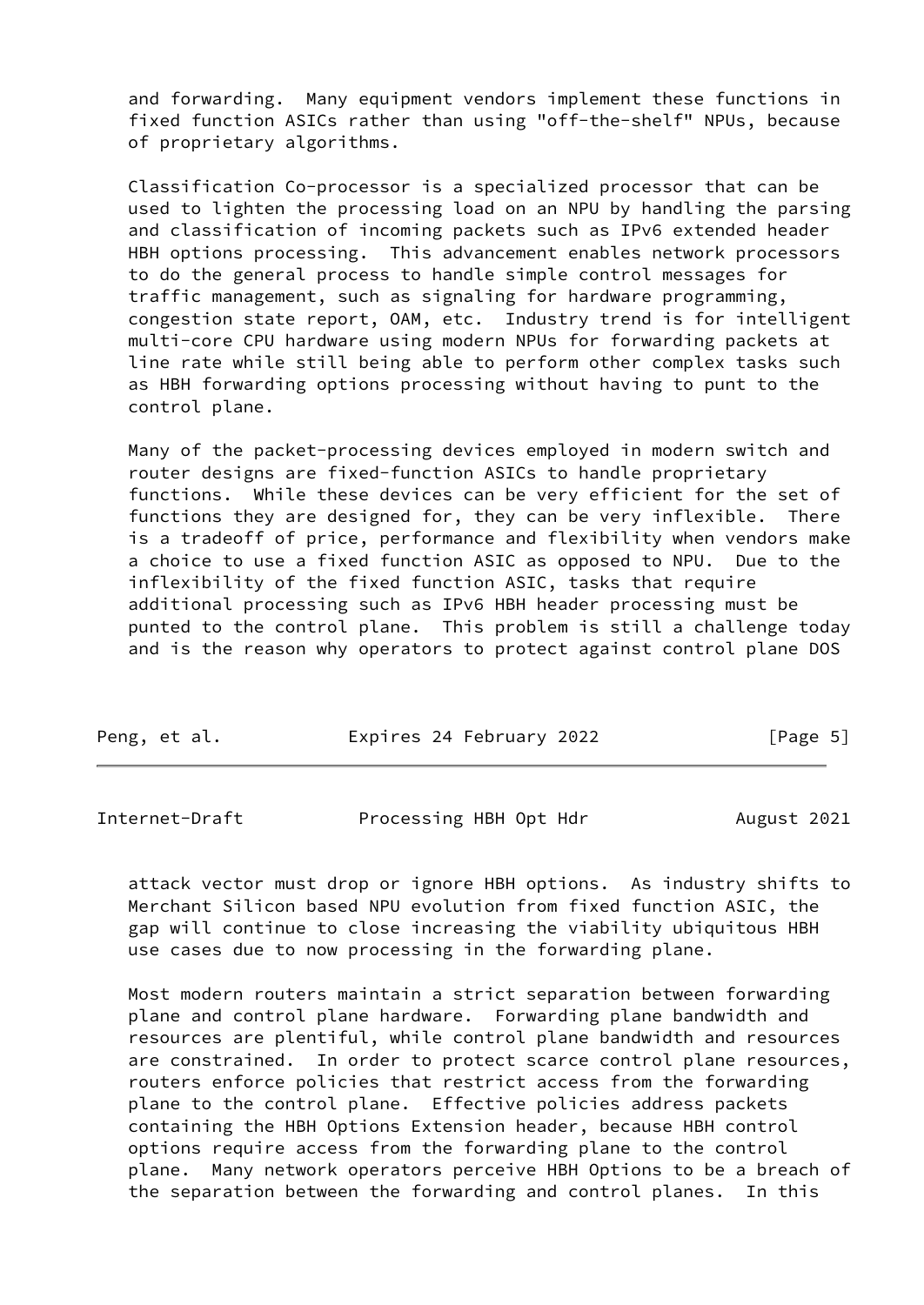case HBH control options would be required to be punted to control plane by fixed function ASICs as well as NPUs.

 The maximum length of an HBH Options header is 2,048 bytes. A source node can encode hundreds of options in 2,048 bytes. With today's technology it would be cost prohibitive to be able to process hundreds of options with either NPU or proprietary fixed function ASIC.

 While [[RFC8200](https://datatracker.ietf.org/doc/pdf/rfc8200)] required that all nodes must examine and process the Hop-by-Hop Options header, it is now expected that nodes along a packet's delivery path only examine and process the Hop-by-Hop Options header if explicitly configured to do so. This can be beneficial in cases where transit nodes are legacy hardware and the destination endpoint PE is newer NPU based hardware that can process HBH in the forwarding plane.

 IPv6 Extended Header limitations that need to be addressed to make HBH processing more efficient and viable in the forwarding plane:

 [RFC8504] defines the IPv6 node requirements and how to protect a node from excessive header chain and excessive header options with various limitations that can be defined on a node. [\[RFC8883](https://datatracker.ietf.org/doc/pdf/rfc8883)] defines ICMPv6 Errors for discarding packets due to processing limits. Per [\[RFC8200](https://datatracker.ietf.org/doc/pdf/rfc8200)] HBH options must be processed serially. However, an implementation of options processing can be made to be done with more parallelism in serial processing grouping of similar options to be processed in parallel.

 The IPv6 standard does not currently limit the header chain length or number of options that can be encoded.

| Peng, et al. | Expires 24 February 2022 | [Page 6] |
|--------------|--------------------------|----------|
|--------------|--------------------------|----------|

<span id="page-6-1"></span>Internet-Draft Processing HBH Opt Hdr August 2021

 Each Option is encoded in a TLV and so processing of a long list of TLVs is expensive. Zero data length encoded options TLVs are a valid option. A DOS vector could be easily generated by encoding 1000 HBH options (Zero data length) in a standard 1500 MTU packet. So now imagine if you have a Christmas tree long header chain to parse each with many options.

<span id="page-6-0"></span>[3](#page-6-0). Specification of [RFC 8200](https://datatracker.ietf.org/doc/pdf/rfc8200)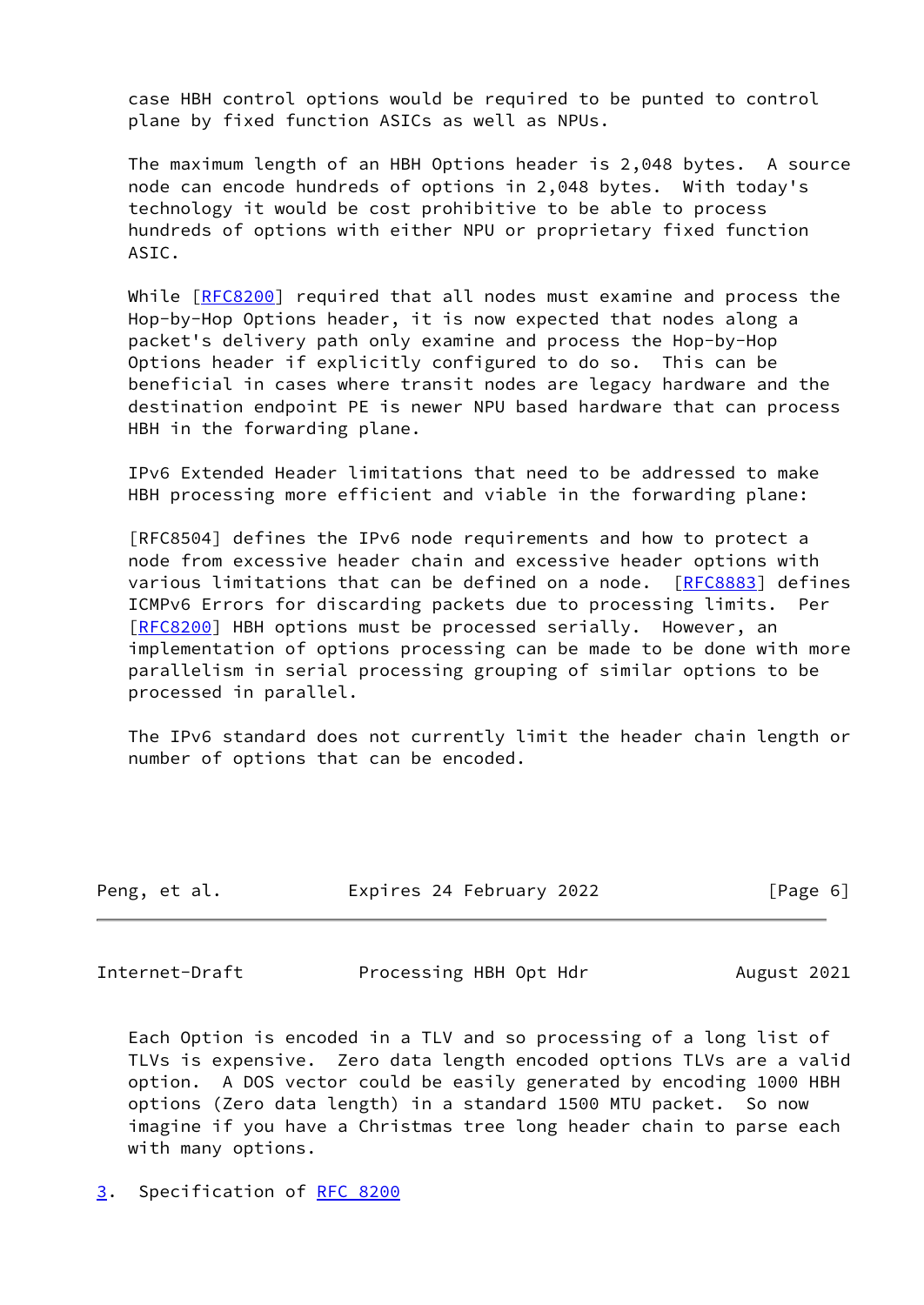[RFC8200] defines several IPv6 extension header types, including the Hop-by-Hop (HBH) Options header. As specified in [[RFC8200](https://datatracker.ietf.org/doc/pdf/rfc8200)], the Hop by-Hop (HBH) Options header is used to carry optional information that will be examined and processed by every node along a packet's delivery path, and it is identified by a Next Header value of zero in the IPv6 header.

The Hop-by-Hop (HBH) Options header contains the following fields:

 -- Next Header: 8-bit selector, identifies the type of header immediately following the Hop-by-Hop Options header.

 -- Hdr Ext Len: 8-bit unsigned integer, the length of the Hop-by-Hop Options header in 8-octet units, not including the first 8 octets.

 -- Options: Variable-length field, of length such that the complete Hop-by-Hop Options header is an integer multiple of 8 octets long.

 The Hop-by-Hop (HBH) Options header carries a variable number of "options" that are encoded in the format of type-length-value (TLV).

 The highest-order two bits (i.e., the ACT bits) of the Option Type specify the action that must be taken if the processing IPv6 node does not recognize the Option Type. The third-highest-order bit (i.e., the CHG bit) of the Option Type specifies whether or not the Option Data of that option can change en route to the packet's final destination.

While [[RFC2460](https://datatracker.ietf.org/doc/pdf/rfc2460)] required that all nodes must examine and process the Hop-by-Hop Options header, with [\[RFC8200](https://datatracker.ietf.org/doc/pdf/rfc8200)] it is expected that nodes along a packet's delivery path only examine and process the Hop-by- Hop Options header if explicitly configured to do so. It means that the HBH processing behavior in a node depends on its configuration.

Peng, et al. **Expires 24 February 2022** [Page 7]

<span id="page-7-0"></span>Internet-Draft Processing HBH Opt Hdr August 2021

However, in the current [\[RFC8200](https://datatracker.ietf.org/doc/pdf/rfc8200)], there is no explicit specification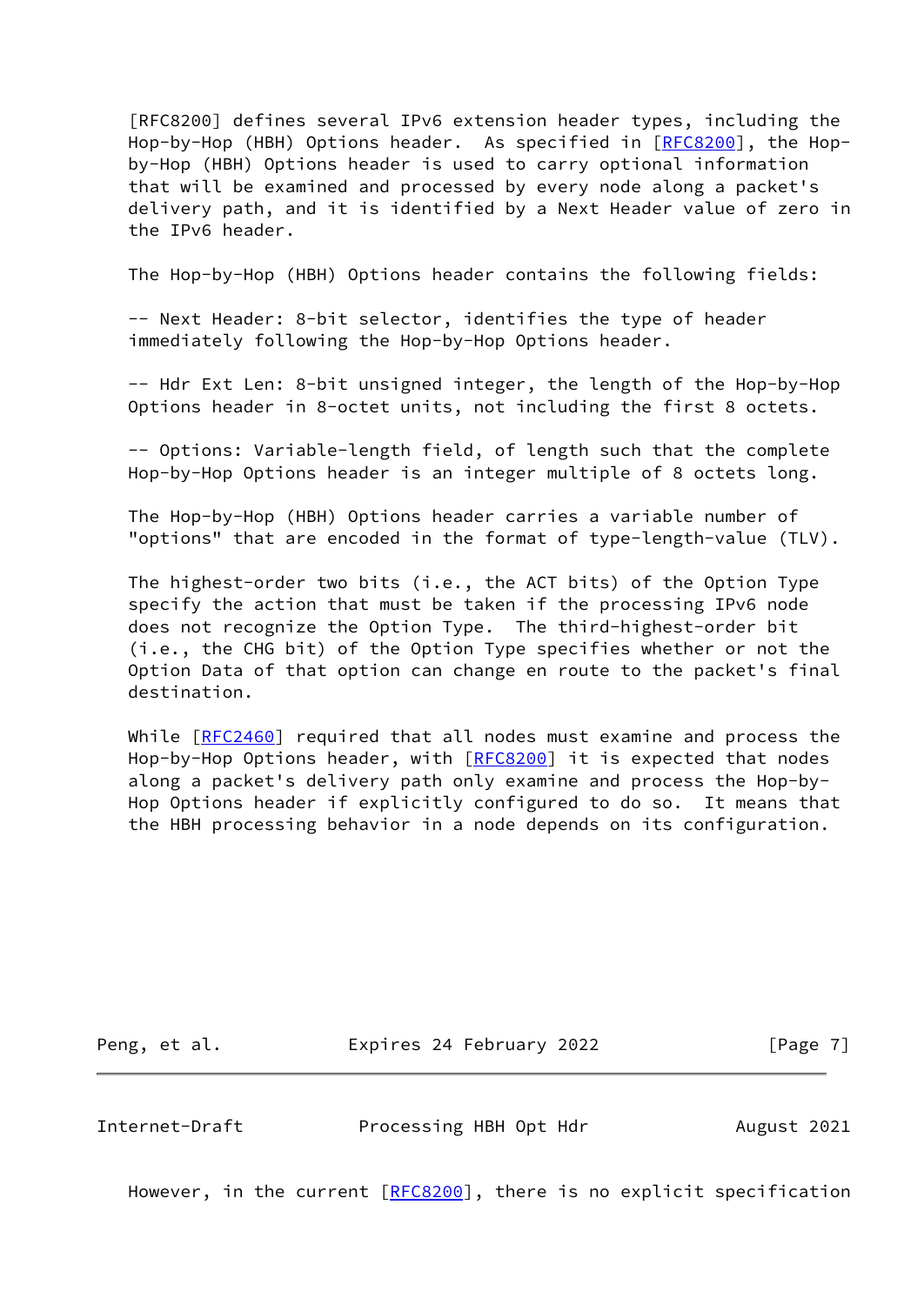of the possible configurations. Therefore, the nodes may be configured to ignore the Hop-by-Hop Options header, drop packets containing a Hop-by-Hop Options header, or assign packets containing a Hop-by-Hop Options header to the control plane [\[RFC8200](https://datatracker.ietf.org/doc/pdf/rfc8200)]. Because of these likely uncertain processing behaviors, new hop-by-hop options are not recommended.

<span id="page-8-0"></span>[4](#page-8-0). Common Implementations

 In the current common implementations, once an IPv6 packet, with its Next Header field set to 0, arrives at a node, it will be directly sent to the control plane of the node. With such implementations, the value of the Next Header field in the IPv6 header is the only trigger for the default processing behavior. The option type of each option carried within the Hop-by-Hop Options header will not even be examined before the packet is sent to the control plane.

 Very often, such processing behavior is the default configuration on the node, which is embedded in the implementation and cannot be changed or reconfigured.

 Another critical component of IPv6 HBH processing, in some cases overlooked, is the operator core network which can be designed to use the global Internet routing table for internet traffic and in other cases use an overlay MPLS VPN to carry Internet traffic.

 In the global Internet routing table scenario where only an underlay global routing table exists, and no VPN overlay carrying customer Internet traffic, the IPv6 HBH options can be used as a DOS attack vector for both the operator nodes, adjacent inter-as peer nodes as well as customer nodes along a path.

 In a case where the Internet routing table is carried in a MPLS VPN overlay payload, the HBH options header does not impact the operator underlay framework and only impacts the VPN overlay payload and thus the operator underlay topmost label global table routing FEC LSP instantiation is not impacted as the operator underlay is within the operators closed domain.

 However, HBH options DOS attack vector in the VPN overlay can still impact the customer CE destination end nodes as well as other adjacent inter-as operators that only use underlay global Internet routing table. In an operator closed domain where MPLS VPN overlay is utilized to carry internet traffic, the operator has full control of the underlay and IPv6 Extended header chain length as well as the number of HBH options encoded.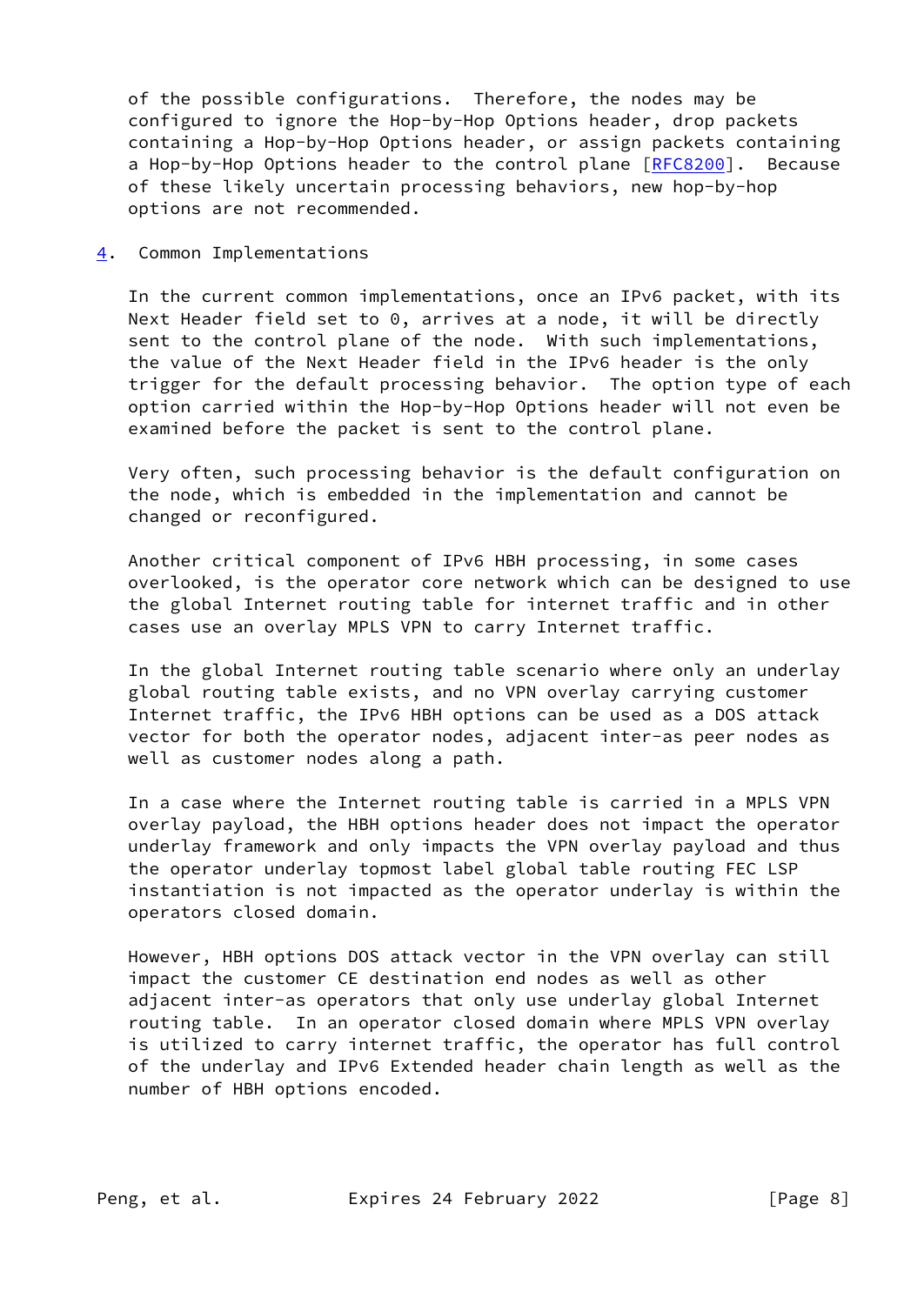<span id="page-9-1"></span> In the global routing table scenario for Internet traffic there is no way to control the IPv6 Extended header chain lenghth as well as the number of HBH options encoded.

## <span id="page-9-0"></span>[4.1](#page-9-0). Historical Reasons

 When IPv6 was first implemented on high-speed routers, HBH options were not yet well-understood and ASICs were not as capable as they are today. So, early IPv6 implementations dispatched all packets that contain HBH options to their control plane.

### <span id="page-9-2"></span>[4.2](#page-9-2). Consequences

 Such implementation introduces a risk of a DoS attack on the control plane of the node, and a large flow of IPv6 packets could congest the control plane, causing other critical functions (including routing and network management) that are executed on the control plane to fail. Rate limiting mechanisms will cause inconsistent packet drops and impact the normal end-to-end IP forwarding of the network services.

<span id="page-9-3"></span>[5](#page-9-3). Operators' Typical Processing

 To mitigate this DoS vulnerability, many operators deployed Access Control Lists (ACLs) that discard all packets containing HBH Options.

 [RFC6564] shows the Reports from the field indicating that some IP routers deployed within the global Internet are configured either to ignore or to drop packets having a hop-by-hop header. As stated in [\[RFC7872](https://datatracker.ietf.org/doc/pdf/rfc7872)], many network operators perceive HBH Options to be a breach of the separation between the forwarding and control planes. Therefore, several network operators configured their nodes so as to discard all packets containing the HBH Options Extension Header, while others configured nodes to forward the packet but to ignore the HBH Options. [[RFC7045](https://datatracker.ietf.org/doc/pdf/rfc7045)] also states that hop-by-hop options are not handled by many high-speed routers or are processed only on a control plane.

 Due to such behaviors observed and described in these specifications, new hop-by-hop options are not recommended in [[RFC8200](https://datatracker.ietf.org/doc/pdf/rfc8200)] hence the usability of HBH options is severely limited.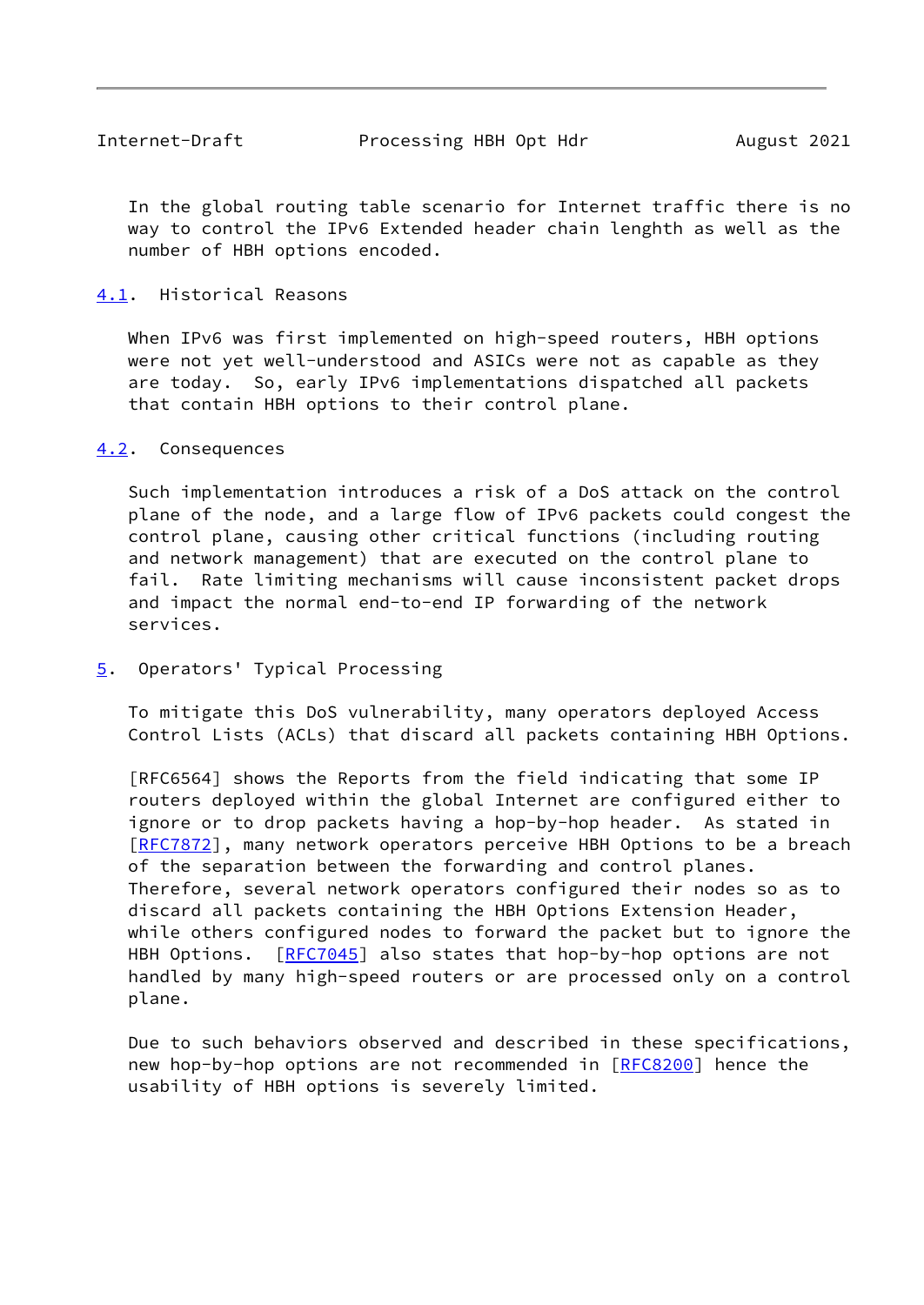<span id="page-10-1"></span>Internet-Draft Processing HBH Opt Hdr August 2021

#### <span id="page-10-0"></span>[6](#page-10-0). New Services

 As IPv6 is being rapidly and widely deployed worldwide, more and more applications and network services are migrating to or directly adopting IPv6. More and more new services that require HBH are emerging and the HBH Options header is going to be utilized by the new services in various scenarios.

### In-situ OAM (IOAM) with IPv6 encapsulation

 [\[I-D.ietf-ippm-ioam-ipv6-options](#page-14-1)] is one of the examples. IOAM in IPv6 is used to enhance diagnostics of IPv6 networks and complements other mechanisms, such as the IPv6 Performance and Diagnostic Metrics Destination Option described in [\[RFC8250](https://datatracker.ietf.org/doc/pdf/rfc8250)]. The IOAM data fields are encapsulated in "option data" fields of the Hop-by-Hop Options header if Pre-allocated Tracing Option, Incremental Tracing Option, or Proof of Transit Option are carried [[I-D.ietf-ippm-ioam-data](#page-14-2)], that is, the IOAM performs per hop.

 Alternate Marking Method can be used as the passive performance measurement tool in an IPv6 domain. The AltMark Option is defined as a new IPv6 extension header option to encode alternate marking technique and Hop-by-Hop Options Header is considered [\[I-D.ietf-6man-ipv6-alt-mark](#page-13-2)].

 The Minimum Path MTU Hop-by-Hop Option is defined in [\[I-D.ietf-6man-mtu-option](#page-14-3)] to record the minimum Path MTU along the forward path between a source host to a destination host. This Hop by-Hop option is intended to be used in environments like Data Centers and on paths between Data Centers as well as other environments including the general Internet. It provides a useful tool for allowing to better take advantage of paths able to support a large Path MTU.

 As more services start utilizing the HBH Options header, more packets containing HBH Options are going to be injected into the networks. According to the current common configuration in most network deployments, all the packets of the new services are going to be sent to the control plane of the nodes, with the possible consequence of causing a DoS on the control plane. The packets will be dropped and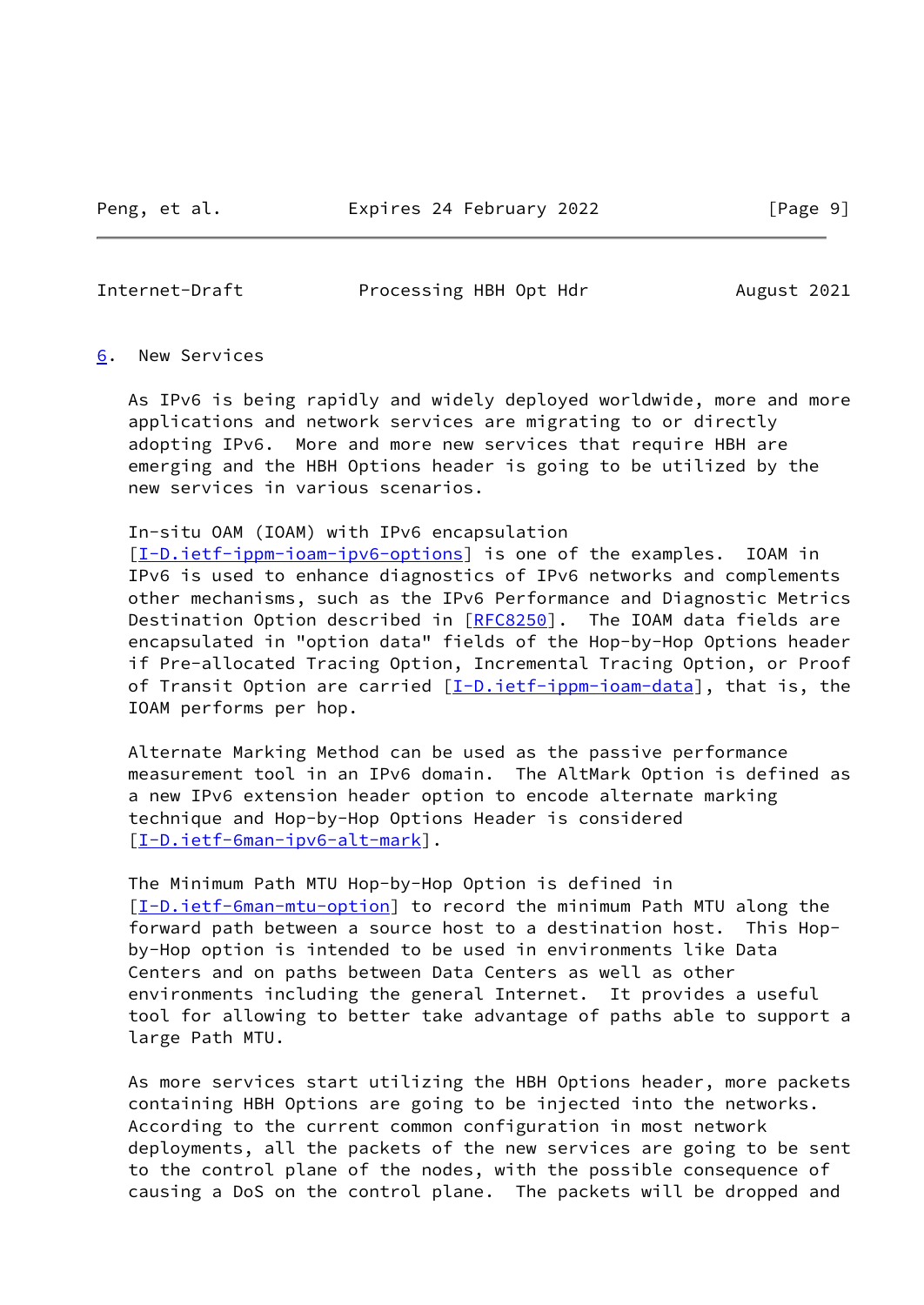the normal IP forwarding may be severely impacted. The deployment of new network services involving multi-vendor interoperability will become impossible.

- <span id="page-11-0"></span>[7](#page-11-0). Requirements
	- \* The HBH options header MUST NOT become a possible DDoS Vector.

| Peng, et al. | Expires 24 February 2022 | [Page 10] |
|--------------|--------------------------|-----------|
|              |                          |           |

<span id="page-11-2"></span>Internet-Draft Processing HBH Opt Hdr August 2021

- \* HBH options SHOULD be designed so that they don't reduce the probability of packet delivery. For example, an intermediate node may discard a packet because it contains more HBH options than the node can process.
- \* HBH processing MUST be efficient. That is, it MUST be possible to produce implementations that perform well at a reasonable cost.
- \* The Router Alert Option MUST NOT impact the processing of other HBH options that should be processed more quickly.
- \* HBH Options MAY influence how a packet is forwarded. However, with the exception of the Router Alert Option, an HBH Option MUST NOT cause control plane state to be created, modified or destroyed on the processing node. As per [[RFC6398\]](https://datatracker.ietf.org/doc/pdf/rfc6398), protocol developers SHOULD avoid future use of the Router Alert Option.
- \* More requirements are to be added.
- <span id="page-11-1"></span>[8](#page-11-1). Migration Strategies

 In order to achieve the desired processing behavior of the HBH options header and facilitate the ever-emerging new services to be deployed in operators' networks across multiple vendors' devices, the migration can happen in three parts as described below:

1. The source of the HBH options header encapsulation.

 The information to be carried in the HBH options header needs to be first categorized and encapsulated into either control options or forwarding options, and then encapsulated in different packets.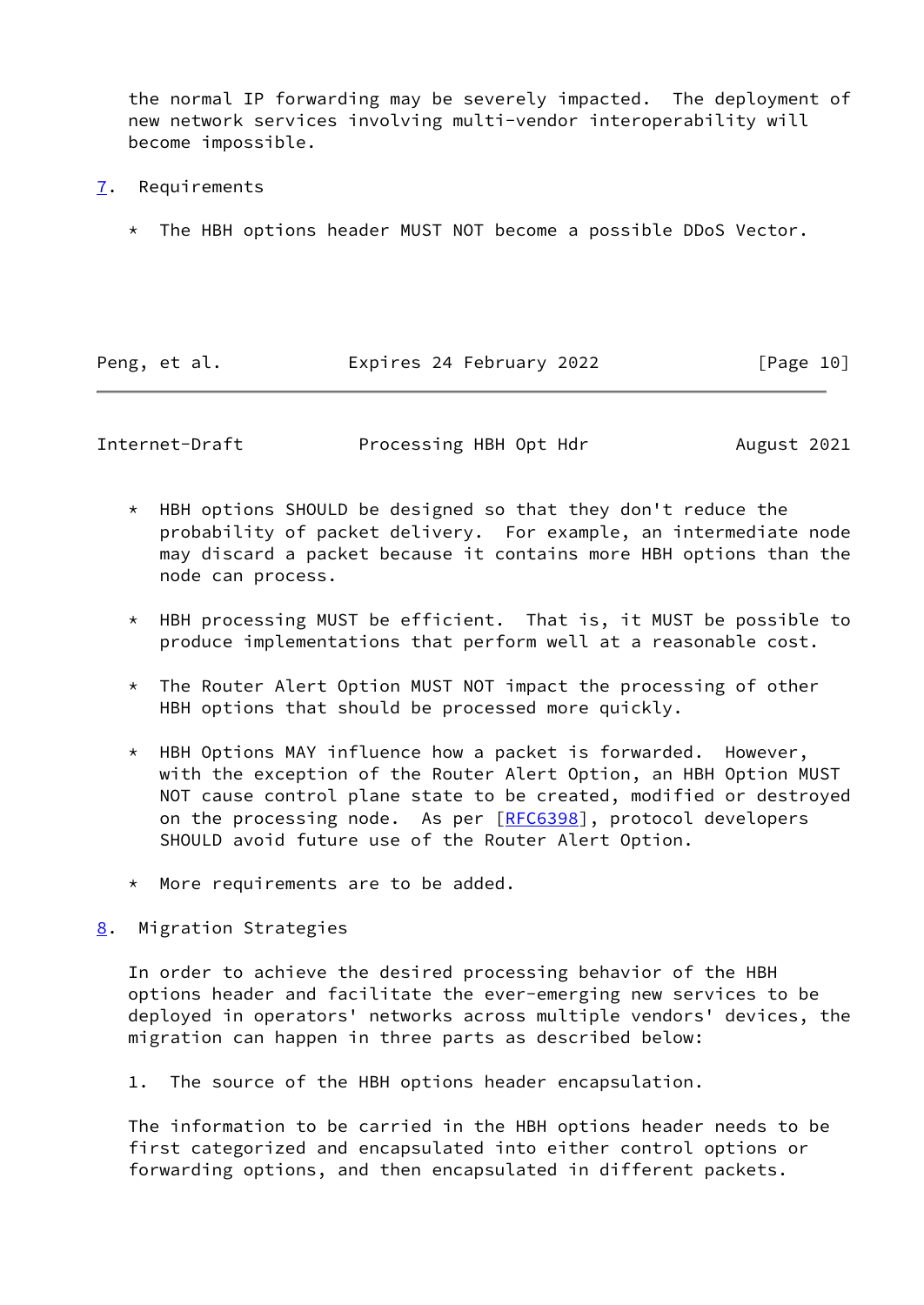2. The nodes within the network.

 The nodes within the network are updated to the proposed behavior introduced in the previous section.

3. The edge nodes of the network.

 The edge nodes should check whether the packet contains an HBH header with control or forwarding option. Packets with a control option may still be filtered and dropped while packets with forwarding option SHOULD be allowed by the ACL.

 If it is certain that there is no harm that can be introduced by the HBH control options to the nodes and the services, they can also be allowed.

| Peng, et al. |  | Expires 24 February 2022 | [Page 11] |
|--------------|--|--------------------------|-----------|
|--------------|--|--------------------------|-----------|

<span id="page-12-1"></span>

| Internet-Draft | Processing HBH Opt Hdr | August 2021 |
|----------------|------------------------|-------------|
|                |                        |             |

 Note: During the migration stage, the nodes that are not yet updated will stay with their existing configurations.

<span id="page-12-0"></span>[9](#page-12-0). Security Considerations

The same as the Security Considerations apply as in [\[RFC8200](https://datatracker.ietf.org/doc/pdf/rfc8200)] for the part related with the HBH Options header.

<span id="page-12-2"></span>[10.](#page-12-2) IANA Considerations

This document does not include an IANA request.

<span id="page-12-3"></span>[11.](#page-12-3) Acknowledgements

 The authors would like to acknowledge Ron Bonica, Fred Baker, Bob Hinden, Stefano Previdi, and Donald Eastlake for their valuable review and comments.

<span id="page-12-4"></span>[12.](#page-12-4) References

<span id="page-12-5"></span>[12.1](#page-12-5). Normative References

 [RFC2119] Bradner, S., "Key words for use in RFCs to Indicate Requirement Levels", [BCP 14](https://datatracker.ietf.org/doc/pdf/bcp14), [RFC 2119](https://datatracker.ietf.org/doc/pdf/rfc2119), DOI 10.17487/RFC2119, March 1997,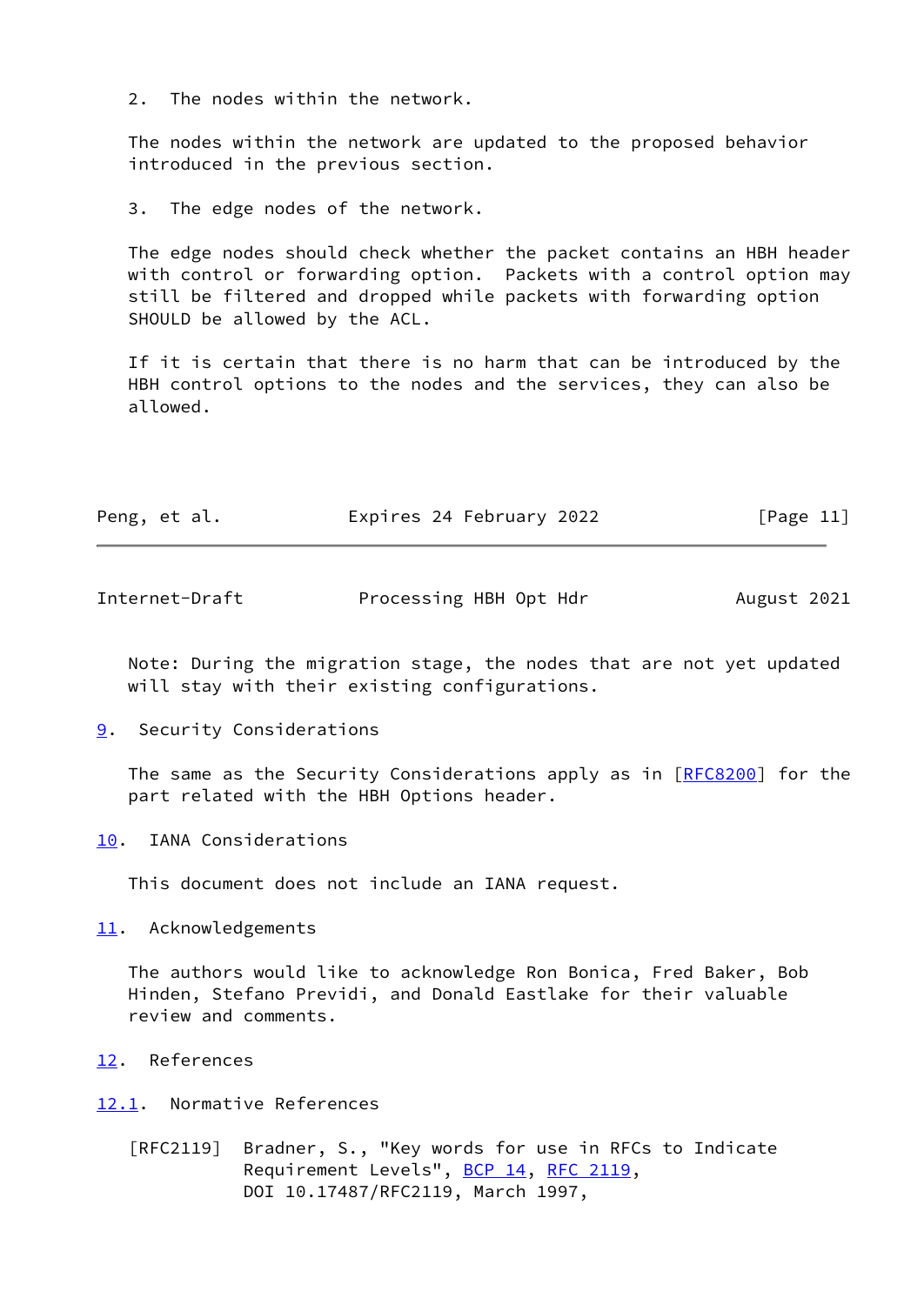<[https://www.rfc-editor.org/info/rfc2119>](https://www.rfc-editor.org/info/rfc2119).

- [RFC2460] Deering, S. and R. Hinden, "Internet Protocol, Version 6 (IPv6) Specification", [RFC 2460](https://datatracker.ietf.org/doc/pdf/rfc2460), DOI 10.17487/RFC2460, December 1998, <<https://www.rfc-editor.org/info/rfc2460>>.
- [RFC6192] Dugal, D., Pignataro, C., and R. Dunn, "Protecting the Router Control Plane", [RFC 6192](https://datatracker.ietf.org/doc/pdf/rfc6192), DOI 10.17487/RFC6192, March 2011, [<https://www.rfc-editor.org/info/rfc6192](https://www.rfc-editor.org/info/rfc6192)>.
- [RFC6398] Le Faucheur, F., Ed., "IP Router Alert Considerations and Usage", [BCP 168](https://datatracker.ietf.org/doc/pdf/bcp168), [RFC 6398,](https://datatracker.ietf.org/doc/pdf/rfc6398) DOI 10.17487/RFC6398, October 2011, [<https://www.rfc-editor.org/info/rfc6398](https://www.rfc-editor.org/info/rfc6398)>.
- [RFC7045] Carpenter, B. and S. Jiang, "Transmission and Processing of IPv6 Extension Headers", [RFC 7045,](https://datatracker.ietf.org/doc/pdf/rfc7045) DOI 10.17487/RFC7045, December 2013, <[https://www.rfc-editor.org/info/rfc7045>](https://www.rfc-editor.org/info/rfc7045).

| Peng, et al. | Expires 24 February 2022 | [Page 12] |
|--------------|--------------------------|-----------|
|              |                          |           |

<span id="page-13-1"></span>Internet-Draft **Processing HBH Opt Hdr** August 2021

- [RFC7872] Gont, F., Linkova, J., Chown, T., and W. Liu, "Observations on the Dropping of Packets with IPv6 Extension Headers in the Real World", [RFC 7872](https://datatracker.ietf.org/doc/pdf/rfc7872), DOI 10.17487/RFC7872, June 2016, <[https://www.rfc-editor.org/info/rfc7872>](https://www.rfc-editor.org/info/rfc7872).
- [RFC8174] Leiba, B., "Ambiguity of Uppercase vs Lowercase in [RFC](https://datatracker.ietf.org/doc/pdf/rfc2119) [2119](https://datatracker.ietf.org/doc/pdf/rfc2119) Key Words", [BCP 14](https://datatracker.ietf.org/doc/pdf/bcp14), [RFC 8174,](https://datatracker.ietf.org/doc/pdf/rfc8174) DOI 10.17487/RFC8174, May 2017, [<https://www.rfc-editor.org/info/rfc8174](https://www.rfc-editor.org/info/rfc8174)>.
- [RFC8200] Deering, S. and R. Hinden, "Internet Protocol, Version 6 (IPv6) Specification", STD 86, [RFC 8200](https://datatracker.ietf.org/doc/pdf/rfc8200), DOI 10.17487/RFC8200, July 2017, <[https://www.rfc-editor.org/info/rfc8200>](https://www.rfc-editor.org/info/rfc8200).

<span id="page-13-0"></span>[12.2](#page-13-0). Informative References

<span id="page-13-2"></span>[I-D.ietf-6man-ipv6-alt-mark]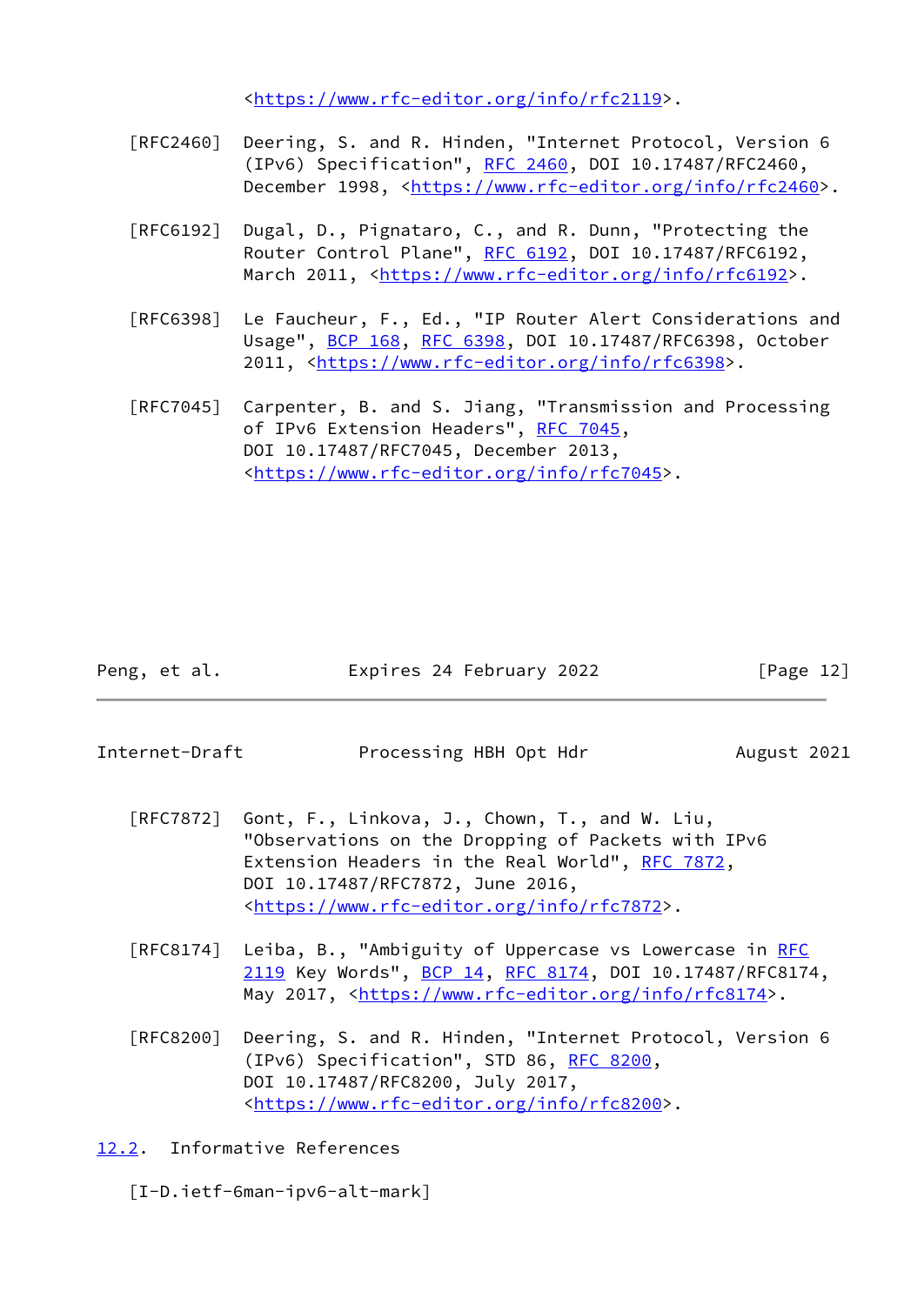Fioccola, G., Zhou, T., Cociglio, M., Qin, F., and R. Pang, "IPv6 Application of the Alternate Marking Method", Work in Progress, Internet-Draft, [draft-ietf-6man-ipv6](https://datatracker.ietf.org/doc/pdf/draft-ietf-6man-ipv6-alt-mark-08) [alt-mark-08](https://datatracker.ietf.org/doc/pdf/draft-ietf-6man-ipv6-alt-mark-08), 26 July 2021, <[https://www.ietf.org/archive/id/draft-ietf-6man-ipv6-alt](https://www.ietf.org/archive/id/draft-ietf-6man-ipv6-alt-mark-08.txt) [mark-08.txt](https://www.ietf.org/archive/id/draft-ietf-6man-ipv6-alt-mark-08.txt)>.

<span id="page-14-3"></span>[I-D.ietf-6man-mtu-option]

 Hinden, R. M. and G. Fairhurst, "IPv6 Minimum Path MTU Hop-by-Hop Option", Work in Progress, Internet-Draft, [draft-ietf-6man-mtu-option-06,](https://datatracker.ietf.org/doc/pdf/draft-ietf-6man-mtu-option-06) 7 August 2021, <[https://www.ietf.org/archive/id/draft-ietf-6man-mtu](https://www.ietf.org/archive/id/draft-ietf-6man-mtu-option-06.txt) [option-06.txt>](https://www.ietf.org/archive/id/draft-ietf-6man-mtu-option-06.txt).

<span id="page-14-2"></span>[I-D.ietf-ippm-ioam-data]

 Brockners, F., Bhandari, S., and T. Mizrahi, "Data Fields for In-situ OAM", Work in Progress, Internet-Draft, [draft](https://datatracker.ietf.org/doc/pdf/draft-ietf-ippm-ioam-data-14) [ietf-ippm-ioam-data-14](https://datatracker.ietf.org/doc/pdf/draft-ietf-ippm-ioam-data-14), 24 June 2021, <[https://www.ietf.org/archive/id/draft-ietf-ippm-ioam](https://www.ietf.org/archive/id/draft-ietf-ippm-ioam-data-14.txt) [data-14.txt](https://www.ietf.org/archive/id/draft-ietf-ippm-ioam-data-14.txt)>.

<span id="page-14-1"></span>[I-D.ietf-ippm-ioam-ipv6-options]

 Bhandari, S. and F. Brockners, "In-situ OAM IPv6 Options", Work in Progress, Internet-Draft, [draft-ietf-ippm-ioam](https://datatracker.ietf.org/doc/pdf/draft-ietf-ippm-ioam-ipv6-options-06) [ipv6-options-06](https://datatracker.ietf.org/doc/pdf/draft-ietf-ippm-ioam-ipv6-options-06), 31 July 2021, <[https://www.ietf.org/archive/id/draft-ietf-ippm-ioam](https://www.ietf.org/archive/id/draft-ietf-ippm-ioam-ipv6-options-06.txt) [ipv6-options-06.txt](https://www.ietf.org/archive/id/draft-ietf-ippm-ioam-ipv6-options-06.txt)>.

Peng, et al. Expires 24 February 2022 [Page 13]

<span id="page-14-0"></span>Internet-Draft **Processing HBH Opt Hdr** August 2021

- [RFC2711] Partridge, C. and A. Jackson, "IPv6 Router Alert Option", [RFC 2711,](https://datatracker.ietf.org/doc/pdf/rfc2711) DOI 10.17487/RFC2711, October 1999, <[https://www.rfc-editor.org/info/rfc2711>](https://www.rfc-editor.org/info/rfc2711).
- [RFC8250] Elkins, N., Hamilton, R., and M. Ackermann, "IPv6 Performance and Diagnostic Metrics (PDM) Destination Option", [RFC 8250,](https://datatracker.ietf.org/doc/pdf/rfc8250) DOI 10.17487/RFC8250, September 2017, <[https://www.rfc-editor.org/info/rfc8250>](https://www.rfc-editor.org/info/rfc8250).
- [RFC8504] Chown, T., Loughney, J., and T. Winters, "IPv6 Node Requirements", **BCP 220, RFC 8504**, DOI 10.17487/RFC8504,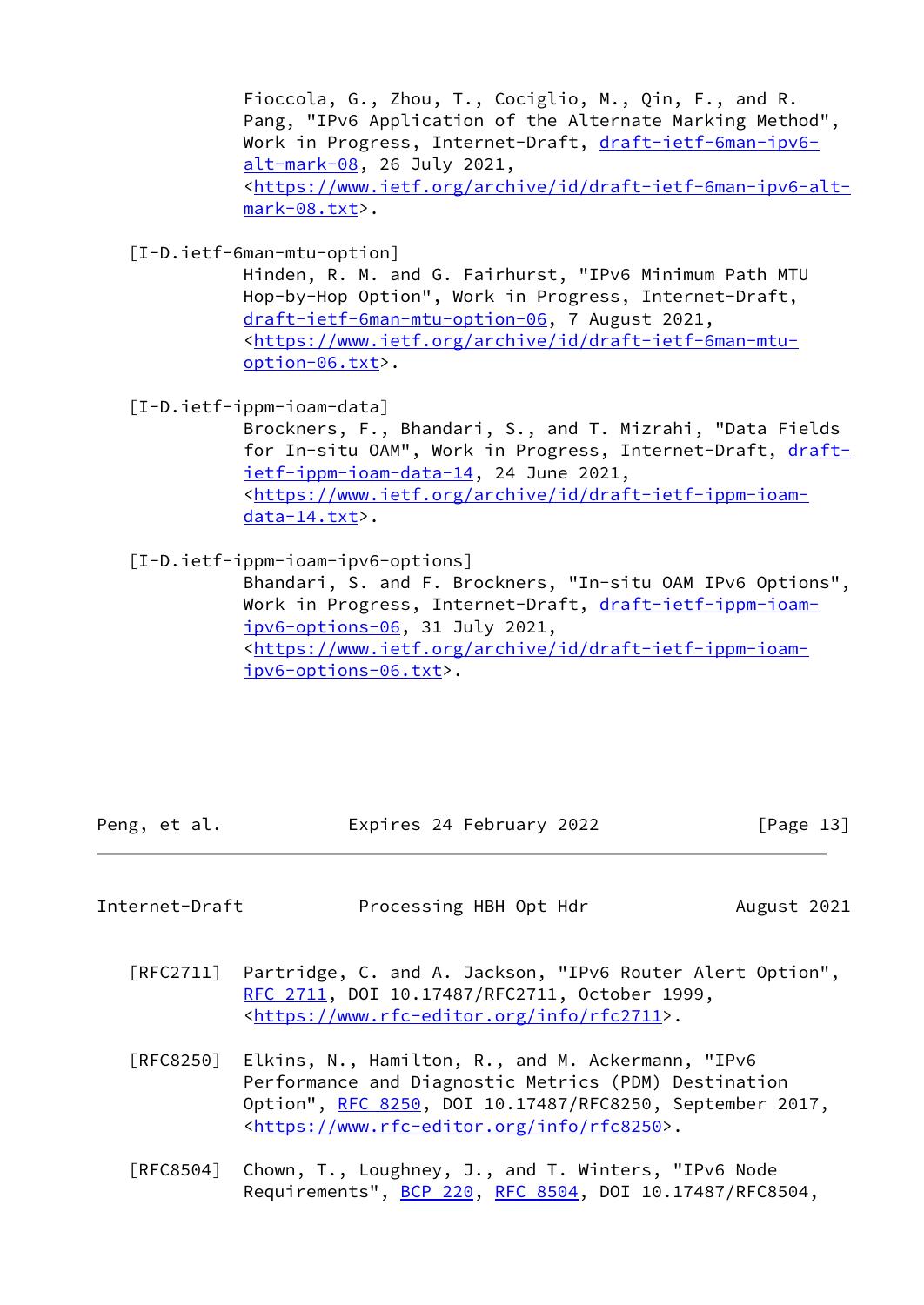January 2019, [<https://www.rfc-editor.org/info/rfc8504](https://www.rfc-editor.org/info/rfc8504)>.

 [RFC8883] Herbert, T., "ICMPv6 Errors for Discarding Packets Due to Processing Limits", [RFC 8883,](https://datatracker.ietf.org/doc/pdf/rfc8883) DOI 10.17487/RFC8883, September 2020, <[https://www.rfc-editor.org/info/rfc8883>](https://www.rfc-editor.org/info/rfc8883).

Authors' Addresses

 Shuping Peng Huawei Technologies Beijing China

Email: pengshuping@huawei.com

 Zhenbin Li Huawei Technologies Beijing China

Email: lizhenbin@huawei.com

 Chongfeng Xie China Telecom China

Email: xiechf@chinatelecom.cn

 Zhuangzhuang Qin China Unicom Beijing China

Email: qinzhuangzhuang@chinaunicom.cn

| Peng, et al.   | Expires 24 February 2022 | [Page 14]   |
|----------------|--------------------------|-------------|
| Internet-Draft | Processing HBH Opt Hdr   | August 2021 |

 Gyan Mishra Verizon Inc. United States of America